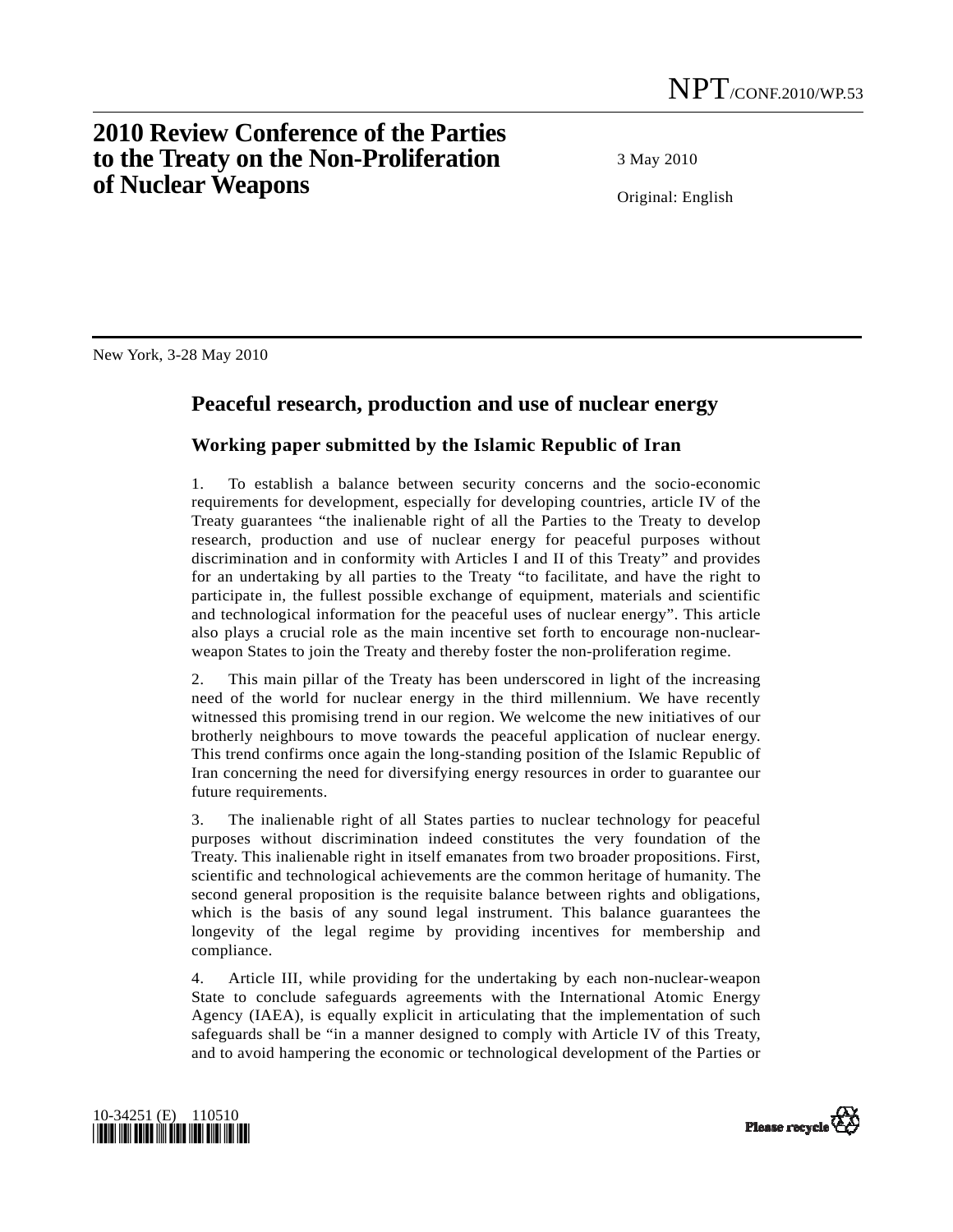international cooperation in the field of peaceful nuclear activities, including the international exchange of nuclear material and equipment for the processing".

5. This notion was duly noted in previous Review Conferences, particularly in the final document of the 2000 Review Conference when considering that "the strengthening of IAEA safeguards should not adversely affect the resources available for technical assistance and cooperation. The allocation of resources should take into account all of the Agency's statutory functions, including that of encouraging and assisting the development and practical application of atomic energy for peaceful uses with adequate technology transfer."

6. Given the importance of the peaceful applications of nuclear energy and nuclear technologies for human health, medical, industrial, agriculture, environmental protection and sustainable economic development, especially in developing countries, the statute of IAEA recognizes its role in encouraging and assisting "research on, and development and practical application of, atomic energy for peaceful uses throughout the world" and fostering "the exchange of scientific and technical information on peaceful uses of atomic energy".

7. The recent developments as a result of the involvement of other United Nations bodies and efforts to change some confidence-building measures, like suspension of parts of peaceful nuclear activities by States parties as mandatory, is a matter of grave concern. This action, which is in full contravention of article IV of the Treaty, violates the inalienable right of States parties to use nuclear energy for peaceful purposes. In fact, by adopting such decisions, the balance of rights and obligations of States parties would be disturbed, the existing discrimination and gap between haves and have-nots in the Treaty would be increased and, finally, the very basis of the fundamental bargain of the Treaty would be destroyed.

8. Furthermore, in recent years, unfortunately the fundamental role of IAEA in the promotion of nuclear energy for peaceful purposes has been increasingly undermined by shortcomings in resources and restrictions imposed by some States. Since the establishment of IAEA, developing countries have continually expressed serious concerns about the policy for funding technical cooperation, based on voluntary contributions that are unpredictable, unsecured and subject to the political motivations of the donors. Safeguards activities are, however, funded from the regular budget. Such a discriminatory policy with respect to two pillars of the Agency's statute and the Treaty has to be changed.

9. Moreover, measures taken by States parties to prevent nuclear proliferation should facilitate rather than hamper the exercise of the recognized rights of developing States parties to the Treaty to peaceful applications of nuclear energy. Imposition of undue restrictions as a cover for implementation of the foreign policy objectives of certain States is a violation of article IV obligations and challenges both the integrity and credibility of the Treaty.

10. Undue restrictions on the transfer of nuclear materials, equipment and technologies for the peaceful uses of nuclear energy should be swiftly removed. Bilateral and multilateral cooperation among States parties to the Treaty under the supervision of IAEA on the peaceful uses of nuclear energy should never be restricted or confined, either by other States or ad hoc export control regimes, such as the Nuclear Suppliers Group. The application of unilaterally enforced export control regimes, in contravention of the letter and the spirit of the Treaty, has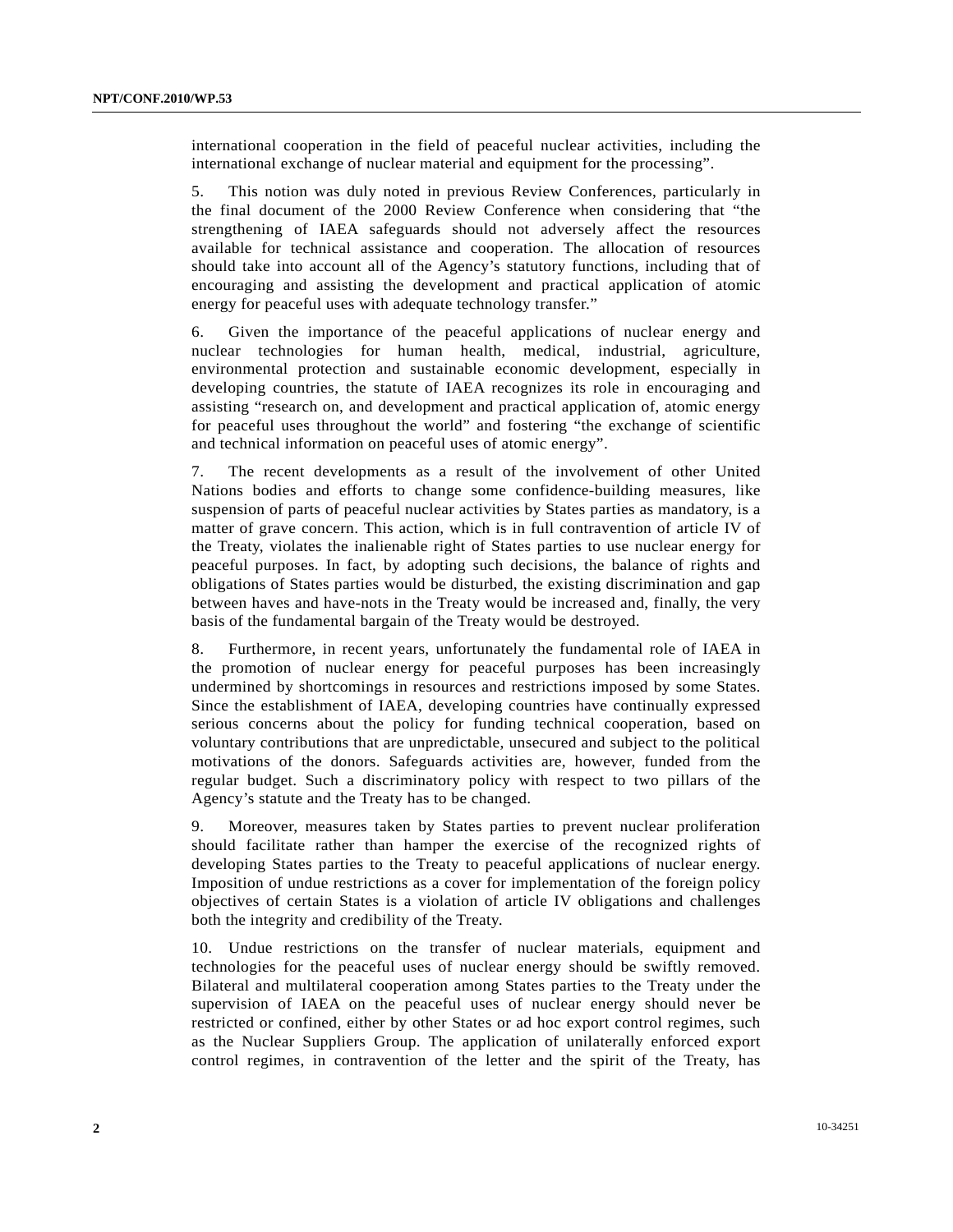hampered the access of developing countries to nuclear materials, equipment and technologies for peaceful purposes. It is essential to note the fact that, in the Agency's statute and the Treaty, as well as in the Comprehensive Safeguards Agreement and even the most intrusive instrument, that is, the Additional Protocol, there is no provision to prohibit or restrict enrichment and reprocessing activities. The function of the Agency is merely to verify the declarations of member States.

11. In this context, the new decision of the Nuclear Suppliers Group, the exclusive and non-transparent group which claims to have been established to strengthen the non-proliferation regime, has severely damaged the Treaty. The decision of this group is a clear violation of paragraph 2 of article III, which stipulates that the cooperation of each State party to the Treaty in providing equipment or material for peaceful purposes is not possible "unless the source or special fissionable material shall be subject to the safeguards required by" the Treaty.

12. Said decision, which has been taken under pressure by the United States of America, is also a violation of the commitment of nuclear-weapon States under the 1995 decision on principles and objectives for nuclear non-proliferation and disarmament and the final document of the 2000 Review Conference to promote the universality of the Treaty. Such a decision is another manifestation of double standards and discrimination in implementing the provisions of the Treaty. We ask the Review Conference to seriously consider this issue.

13. On the contrary, measures need to be taken to ensure that the inalienable rights of all States parties under the provisions of the preamble and articles of the Treaty are all fully protected. No States parties should be limited in exercising their rights under the Treaty based on allegations of non-compliance. The inalienable rights of the States parties, as stipulated in the Treaty, cover all aspects of peaceful technologies and are not limited to specific areas. In this connection, the 2000 Review Conference reiterated that "each country's choices and decisions in the field of peaceful uses of nuclear energy should be respected without jeopardizing its policies or international cooperation agreements and arrangements for peaceful uses of nuclear energy and its fuel-cycle policies". Unfortunately, for the first time in the history of IAEA, the promotional statutory pillar of the statute has been put in serious jeopardy through politically motivated decisions of the Security Council, which is trying to dictate to the Agency whether, how and when to deprive a developing member State of technical cooperation that is solely intended for humanitarian and peaceful uses. The authority of IAEA as the sole competent technical international organization in respect of this issue has been seriously undermined.

14. It should be once again reiterated that arbitrary and self-serving criteria and thresholds regarding proliferation-proof and proliferation-prone technologies can and will only undermine the Treaty. The Islamic Republic of Iran, for its part, is determined to pursue all legal areas of nuclear technology, including fuel cycle and enrichment technology, exclusively for peaceful purposes. But no one should be under the illusion that guarantees can theoretically or practically amount to cessation, or even suspension, of a legal activity that has been and will be carried out under the fullest and most intrusive IAEA supervision.

15. The Islamic Republic of Iran is of the view that, to strengthen the effectiveness and credibility of the Treaty and to put an end to the selective implementation of the articles of the Treaty, the 2010 Review Conference should intensify its work in order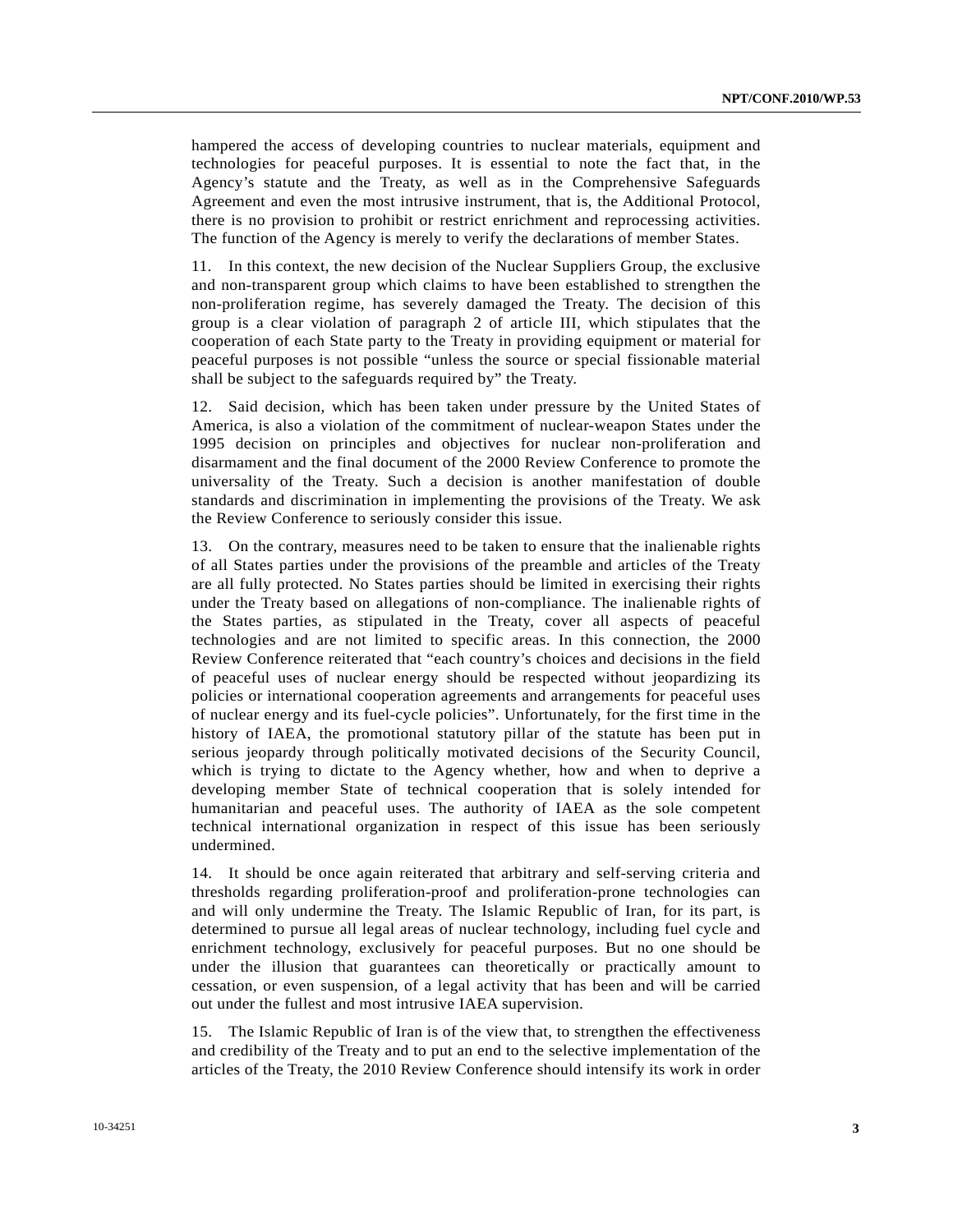to prevent further non-compliance of industrial States parties with undertakings under article IV. To ensure the adoption of tangible measures to promote the implementation of the inalienable rights of all States parties, particularly developing countries, in order to enjoy their established right under the Treaty and to have full access to nuclear materials, technologies, equipment and scientific and technological information for peaceful purposes and, in doing so, preserve the delicate balance between the rights and obligations arising from the Treaty, any new division among the States parties and interpretations incompatible with the letter of the Treaty should be strictly avoided.

16. According to article IV of the Treaty, nothing in the Treaty shall be interpreted as affecting the inalienable right of all parties to the Treaty to develop the research, production and use of nuclear energy for peaceful purposes without discrimination and in conformity with articles I and II of the Treaty.

17. It also stipulates that all the parties to the Treaty undertake to facilitate, and have the right to participate in, the fullest possible exchange of equipment, materials and scientific and technological information for the peaceful uses of nuclear energy. Parties to the Treaty in a position to do so shall also cooperate in contributing alone, or together with other States or international organizations, to the further development of applications of nuclear energy for peaceful purposes, especially in the territories of non-nuclear-weapon States parties to the Treaty, with due consideration for the needs of the developing areas of the world.

18. The safeguards required by article III shall also be implemented in a manner designed to comply with article IV of the Treaty and to avoid hampering the economic or technological development of the parties or international cooperation in the field of peaceful nuclear activities, including the international exchange of nuclear material and equipment for the processing, use or production of nuclear material for peaceful purposes, in accordance with the provisions of this article and the principle of safeguarding set forth in the preamble of the Treaty.

19. The recent proposals on limitations or restrictions on the inalienable right of States parties to develop a national fuel cycle are a matter of serious concern. In this regard, the 2010 Review Conference should reaffirm this right and make recommendations that any explicit or implicit decision or act intended to hamper the nuclear policies of States parties to develop a national fuel cycle must be avoided.

20. On the other hand, certain countries use the Board of Governors of IAEA and the Security Council as tools for advancing their political intentions and to interrupt the peaceful activities of a State party.

21. To this end, they may commit numerous breaches of their obligations, which can in turn result in infliction of damages on a State party. Some of the breaches and consequential damages are as follows:

(a) Imposing unnecessary costs on the Agency;

 (b) Violation of article IV of the Treaty by hampering peaceful nuclear activities of a State party;

 (c) Interrupting peaceful nuclear activities of a State party through extensive inspections and releasing confidential information (the continued presence of the inspectors in nuclear facilities can hinder the scientists and the personnel of the facilities from doing their jobs in a tranquil environment, while the safeguards shall